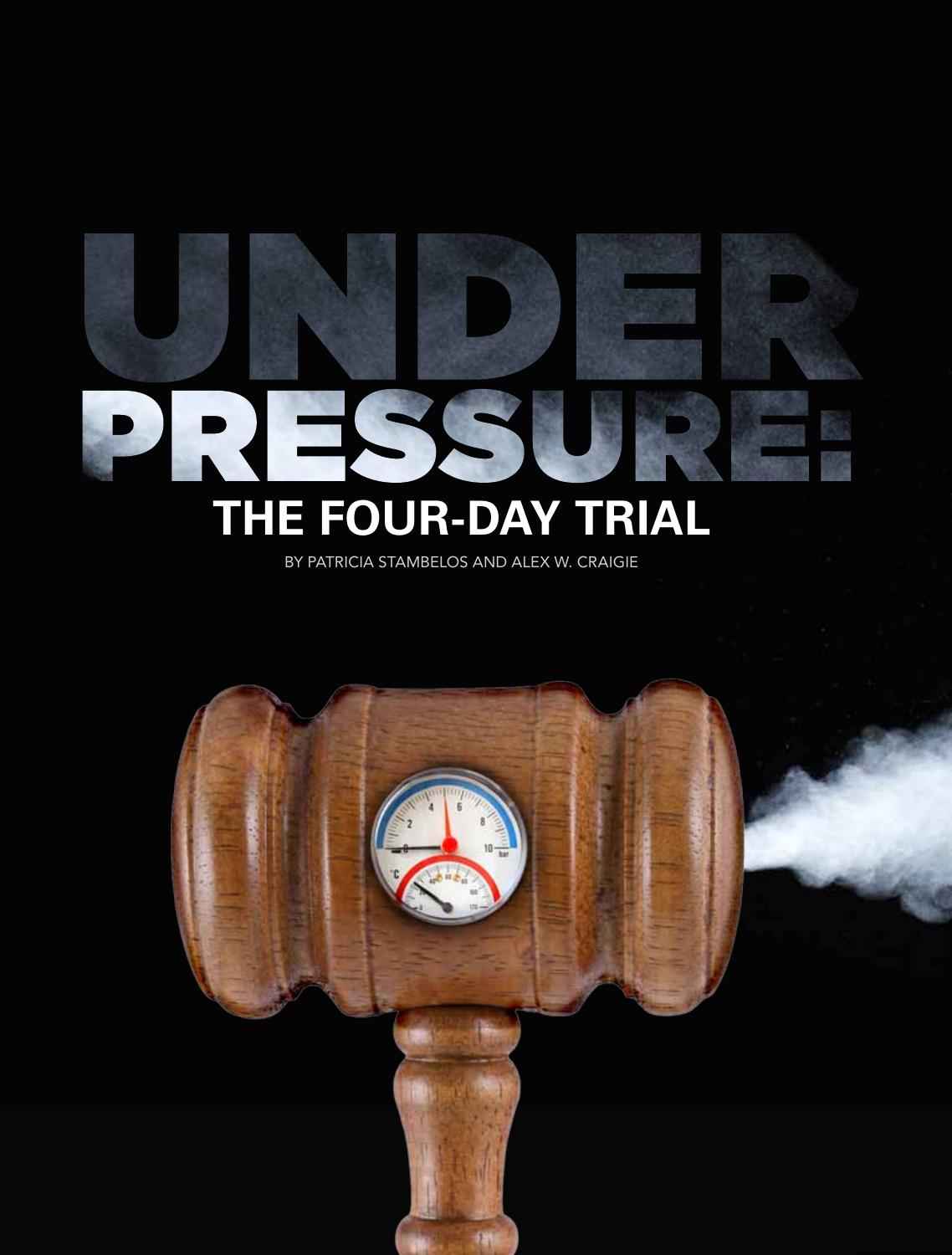**T**rial looms; it is just a few short weeks away. You represent the defendant in a serious sexual harassment case ("serious" meaning allegations of sexual assault and battery). Discovery has been challenging, but fruitful. The parties identified and interviewed or deposed over 30 witnesses. Notebooks contain mountains of documentary evidence, including "juicy" email exchanges, investigation materials, therapist notes, company policies and expert reports. Trial has been a long time coming, and, approaching counsel table for the Final Status Conference, you fully expect the court will agree with the parties' joint assessment that it is reasonably going to take three weeks to try the case to verdict.

To your surprise, however, the judge, a seasoned Federal District Court jurist with nearly 30 years on the bench, has completely

ignored the parties' trial estimate. He announces, as the conference gets going, "I don't see this as a three-week trial. I'm going to give both sides four days to try the case." And he means it.

A few weeks and exactly *four days* later, you finish closing arguments as the judge stops his timer for the last time and begins instructing the jury. Yes, he used a *timer* throughout trial to ensure the lawyers adhered to his strict time limits. Each side was given exactly 20 minutes to present their opening statement, a specified number of minutes for all witness direct and cross examination, and 40 minutes per side to present closing arguments. Fortunately, your opponent was less prepared, less organized and, frankly, had the weaker case. After just a few hours, the jury returns a verdict in your client's favor. You've won!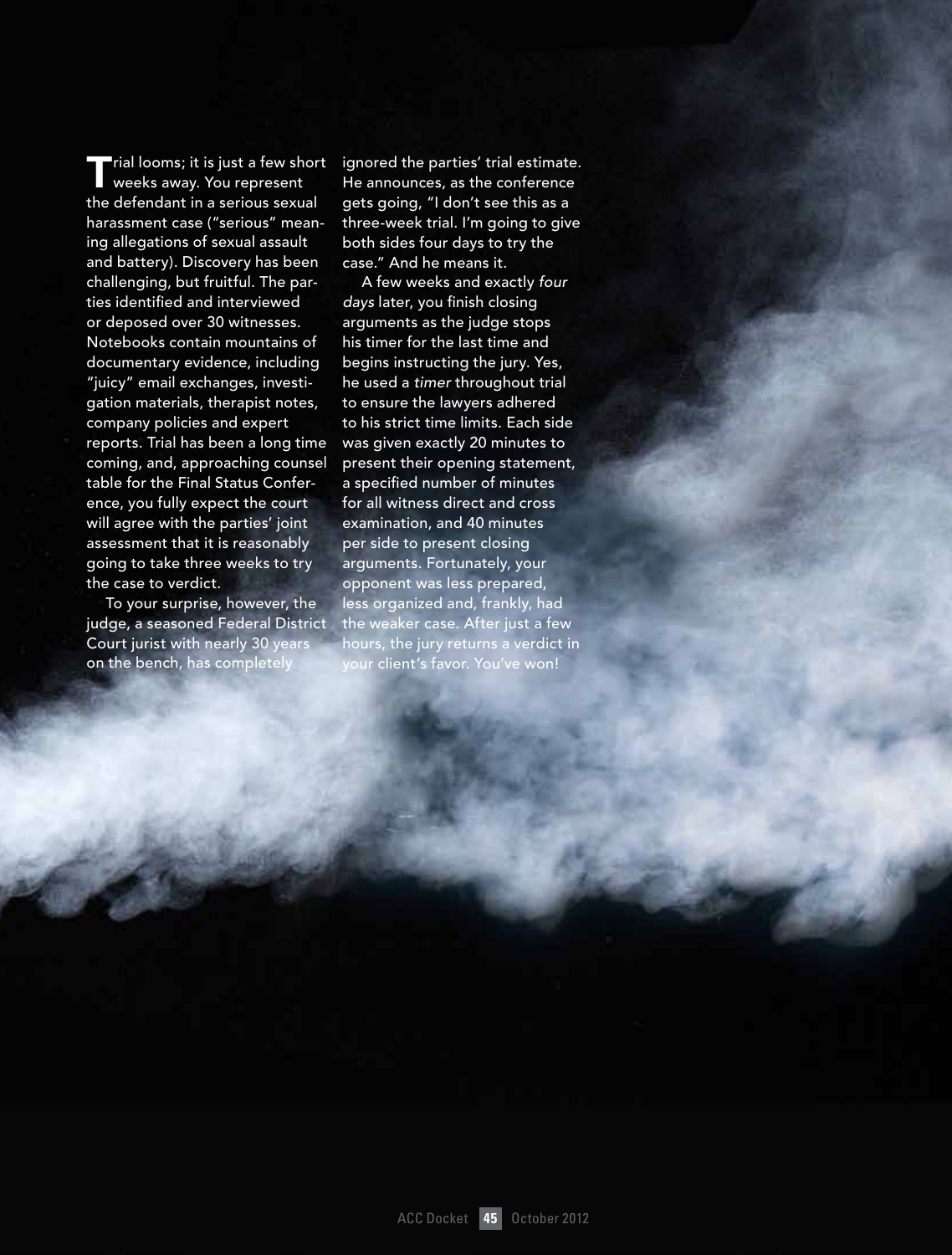Though elated at winning a defense verdict, you find yourself trying to make sense of what just happened. It's all a bit dizzying. *Did we really try all those issues in just four days?*

While courts have long employed various procedural tools to streamline judicial efficiency, there is scant empirical evidence indicating whether courts are increasingly forcing parties to "compress," or substantially abbreviate, their presentation of evidence at trial. It is clear that progressively fewer cases are actually being tried in our courts,<sup>1</sup> and some jurisdictions have experimented with "expedited" one-day jury trials of certain kinds of cases.2 Only a fraction of the disputes that ripen into litigation, however, may be amenable to an expedited one-day trial.

This article explores the concept of a "compressed" jury trial — where a trial judge drastically abbreviates both parties' time for presenting their case. The authors tried and won a compressed case similar to the circumstances described above and, indeed, came away dizzy but invigorated by the experience.

We begin by examining a judge's discretion in this area. Did our seasoned District Court judge push the envelope, thereby making the defense verdict vulnerable on appeal? We next look at reasons why, in certain cases, drastically condensing trials might be just the right prescription for loosening the judicial log jam and making jury trials — the most democratic method of dispute resolution — both more accessible and user-friendly. We consider, for example, how litigants might get both a better jury pool and fresher jurors if more courts condense trials.

We also explore ways that trial lawyers who are better prepared and organized can capitalize on this abbreviated evidence presentation. In conclusion, we argue that, as more courts will hopefully adopt this kind of "compressed" trial format for cases in which it may be appropriate, smarter trial attorneys will not just reluctantly comply, but actually embrace this approach as a way to bring back the vanishing art of the jury trial and provide their clients with better access to justice.

# **Judicial authority to control the duration of a trial**

Trial judges enjoy tremendous discretion in controlling the processes in their courtrooms. There is no question that this discretion includes the power to limit the duration of a trial.<sup>3</sup> While discretion is not (or should not be) synonymous with absolute authority, a losing



Patricia Stambelos is assistant general counsel to SkyWest Airlines, Inc., responsible for managing all of the airline's California legal

matters, including class action litigation. She advises the company on internal employment issues, policies and procedures, and consults with other corporations in need of expert advice on employment practices, including wage and hour issues. Stambelos received her JD from Loyola Law School in Los Angeles. She can be contacted at *patricia.stambelos@ skywest.com.*



ALEX W. CRAIGIE is a partner in the Los Angeles office of Dykema. His practice focuses on employment and business

disputes, particularly those involving claims of harassment or discrimination. He writes a legal blog, "At Counsel Table" (*www.atcounseltable.com*), which discusses the craft and business of the courtroom lawyer. He can be contacted at *acraigie@dykema.com*.

party challenging the trial judge's limitation of time to present evidence, even a drastic limit, will find little in the way of helpful authorities.4

But while a trial judge clearly has authority to force parties to drastically shorten their evidence presentations, the question becomes whether this is the right thing to do. Interestingly, it turns out there are some pretty good reasons why setting tight, even drastic, time restrictions on evidence presentation can be a good, even game-changing idea.

# **Access to justice and the "vanishing" jury trial**

Trial lawyers, both newly minted and experienced, lament the fact that fewer and fewer disputes are submitted to a jury for resolution. Perhaps the glory of pre-

senting a case to a jury is over-romanticized, but it is telling that there are senior litigation partners in AmLaw 100 law firms who have never examined a witness before a jury. Not every litigator longs for trial experience, but many do.

The real issue, however, is not whether trial lawyers get to ply the trade which drew them into law school, but whether our clients are getting adequate and timely access to justice. As state and federal budgets tighten, we hear more and more that courtrooms are remaining vacant. Judges retire and are not replaced. Non-judicial court personnel face furloughs. Yet while public funds for courts and judges decline, there is little to stem the flood of litigation. New cases are filed every day. A steady stream of lawsuits with a declining availability of staffed courtrooms means it gets harder, and takes longer, for a dispute to wend its way through the judicial system.

Most cases settle short of trial, and the declining availability of judges or staffed courtrooms is not the reason. Parties wisely evaluate the risks of relinquishing control over the outcome of a dispute by giving it to a jury (not to mention the cost) and, more often than not, one or both sides yield and a settlement is reached. Often, this is assisted by the involvement of a mediator or magistrate judge. A few cases resolve through dispositive motions. This leaves only a small percentage of disputes that would ever reach a jury.

But for the rare client or case that needs a trial to resolve the dispute, there is no question that the judicial "log jam" is a problem. It can take several years for a case to reach a jury in some jurisdictions. Not only is this frustrating for litigants, it is costly. Ultimately, it erodes the public's confidence in our judicial system.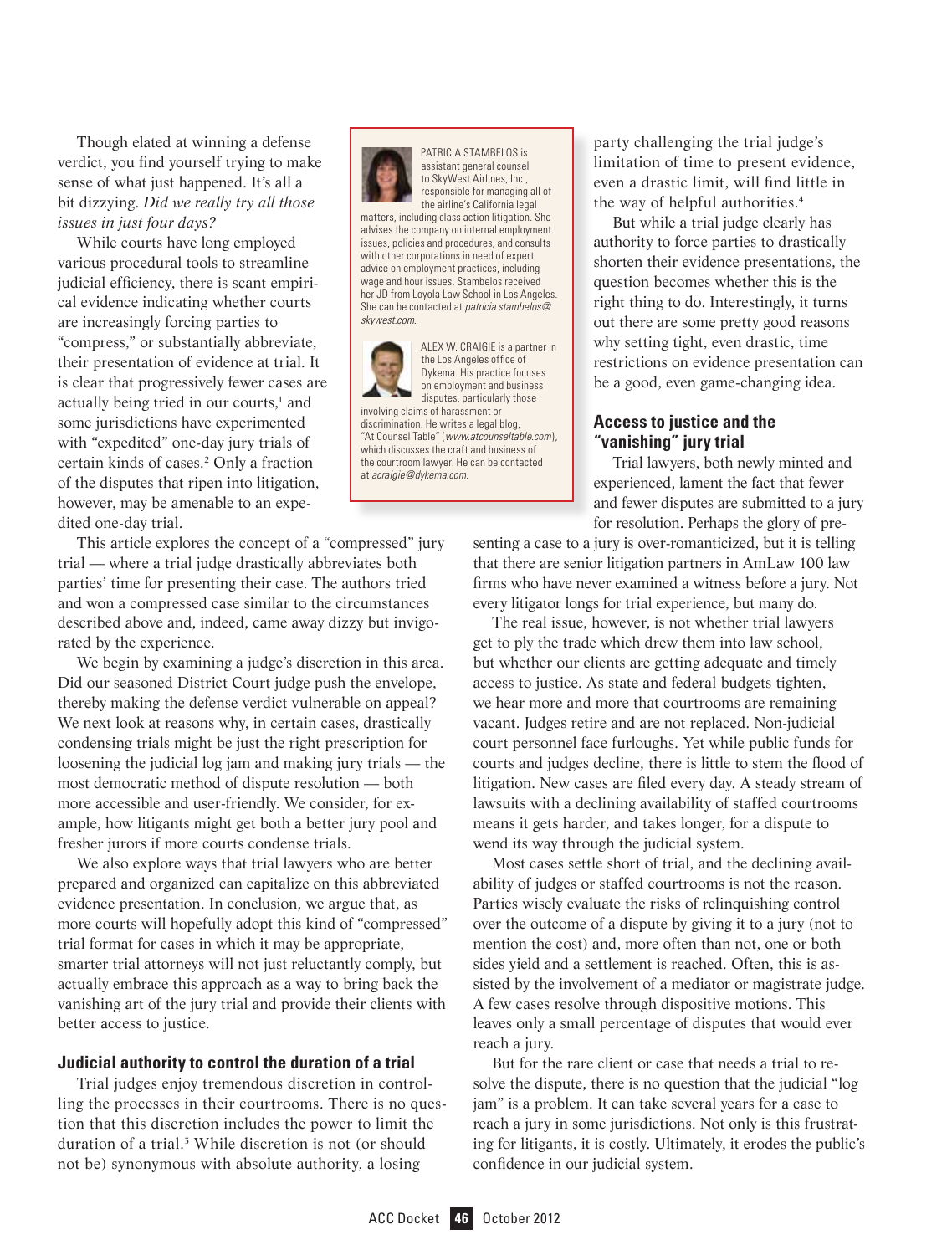There is reason to believe that severely shortening the duration of trials could help loosen the judicial log jam problem. But it will be a "trickle down" process. In our example, a trial estimated by counsel to last three weeks is shortened to four days, or less than one-third the original estimate. Put another way, almost three similar cases could be tried to verdict in the period originally estimated by counsel for one trial. This frees courtrooms and judges. An increase in the availability of courts and judges to try cases that were languishing and all but dormant will not only get parties into trial quicker, it will also bring them to the bargaining table sooner, as the threat of relinquishing control of the outcome of a case to a jury grows imminent. More cases getting to trial for shorter duration, combined with parties coming to the bargaining table sooner, should help to unclog the courts, which is a sound reason to further explore "compressed" trials.

This argument in support of compressed trials is subject to a very important caveat. It only makes sense to compress a trial that is reasonably and logically compressible. If it really will take several weeks for the parties to fairly present their case, then a compressed trial will cause more harm than good. Key witnesses and crucial evidence must not be suppressed purely in the interest of time management. Judges contemplating abbreviating a trial, particularly one involving complex issues, must give authentic consideration to this concern, even allowing briefing or argument by counsel if there is any question whether the trial of a case can appropriately be compressed.

# **Wake up, jurors! You'll be done in just a few days**

Two considerations about jurors help make the case for more compressed trials. First, in a normal world, cases of any complexity are automatically expected to last two weeks or more. Depending on the jurisdiction, prospective jurors may need to be prequalified for any level of commitment beyond a week. While government agencies and large corporations may provide for 10 days or more paid jury service in a given year, the jury pool before prequalification typically includes small business owners and employees, sole proprietors, single parents and students, for whom the prospect of three or more full-time weeks serving jury duty ranges from a severe hardship to an impossibility.

As a result, trials requiring several weeks tend to yield a far different, less diverse jury pool from cases that can be tried in five days or less. Parties may reasonably worry about a "dilution" of sorts in the quality of their jury pool as the trial estimate grows. A compression from long to shorter duration trials will help reduce this dilution, because there will be more trials in the one- to five-day "sweet spot" when a wider variety of potential jurors could be available. An added benefit could be reduced burden on government

agencies and large corporations, as formerly "long cause" jurors from their ranks are selected less frequently or serve on shorter trials and return to work sooner.

Juror attention should be another factor favoring shorter trials. This argument is twofold. First, it requires little thought to see that information imparted to a juror on the first day of a trial is less likely to be retained by day 21 than by day four: "Lengthy trials can tax even the most attentive (and retentive) juror's ability to remember testimony and exhibits."5

But this oversimplifies the point. The real benefit to juror attention comes not from fewer trial days, but from the fact that lawyers will be forced to streamline the quantum of information conveyed during the trial. Studies confirm that jurors tend to be overwhelmed by the amount of information presented during a trial, becoming bored, confused and frustrated.6 Trial lawyers facing a judge with a stopwatch will either tighten their presentations or lose control of the evidence presentation as the judge cuts them off mid-stream.

Again, compressed trials will result both in reduced juror time commitment and a reduction in information overload. Both factors should lead to a more diverse body of mentally "fresh" jurors deciding cases. Even in court

# **Strategy Checklist for Compressed Trial**

- Research your judge. Recognize early whether your judge is going to drastically shorten the parties' time for evidence presentation, and opening and closing statements.
- • Tailor discovery, using requests for admissions, to make it possible to quickly introduce undisputed foundational or background facts that would otherwise waste time. Use requests to admit authenticity of documents. Try hard to stipulate to authenticity and document these efforts to show the judge.
- • Carefully cut unnecessary witnesses and evidence, making your trial presentation more of a short story and less of a novel.
- Aggressively use mock trials as a tool. Do so even if done "on the cheap" or if it stretches the trial budget slightly.
- Set aside ample time to prepare client and friendly witnesses for trial testimony. Make the direct examination predictable without becoming mechanical.
- • Liberally use pretrial motions to seek exclusion of your opponent's evidence. Such motions may have a greater likelihood of success in the compressed trial environment than otherwise.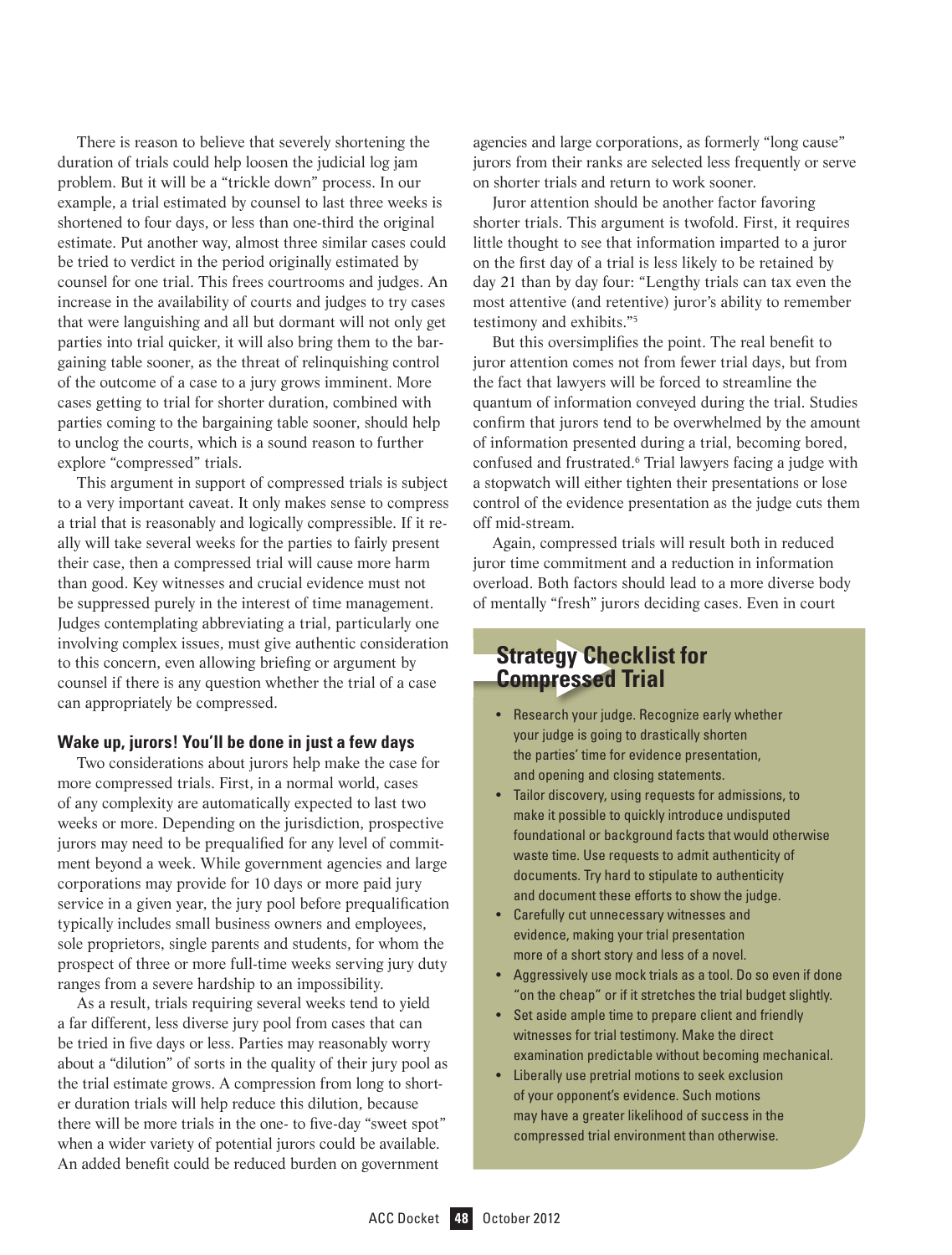It is no secret that **exorbitant, runaway costs** are a major reason clients **shy away from defending cases** — even "slam dunks" — through trial.

trials, there is reason to believe imposing time limits will force lawyers to tighten their presentations, becoming more efficient and effective in the process.

# **A question of dollars and cents**

It is no secret that exorbitant, runaway costs are a major reason clients shy away from defending cases — even "slam dunks" — through trial. Any general counsel or chief financial officer who has reviewed a law firm's billing following a lengthy trial can attest to the experience, which varies from jaw-dropping surprise to sheer anger. It is not hard to see how reducing a three-week trial to four days would benefit a client's bottom line.

Preparation could actually cost more for a compressed trial, as greater thought and care are given to what must be shown versus what can be cut from the presentation. Even so, trimming the number of 16-hour trial days by half or two-thirds is guaranteed to cut the cost of trial, making it a real option once again. Here again, the benefits will trickle down. Serially sued defendants who decide to take a few meritless cases to trial — and win them — may find they are no longer serially sued defendants.

# **Cooperation, anyone?**

Finally, the notion of stipulating to facts and to authentication of documents is not completely foreign to trial lawyers. But, it's not necessarily routine either — although it should be. Even if counsel (and their clients) cannot stand to be in a room together, there is rarely any benefit to refusing to come together and stipulate to authenticate documents. Courts increasingly require counsel to meet and confer before trial to agree where they can on authentication. In the case of a drastically compressed trial, as they should in anticipation of any trial, counsel has no choice but to give serious consideration to stipulating to both authentication of documents and facts that are not seriously in dispute. It becomes imperative to save trial time for the meat of the matter.

# **How to make it work**

A logical next step for practitioners who find themselves in front of a judge who is reducing their trial estimate by half or more is to look for ways to turn this development to their client's advantage. If, as we predict, there comes a time when trials are routinely compressed, better lawyers will permanently change the way they prepare. Now, however, while it is still rare for a judge to force parties to significantly cut short their presentation of evidence, there is a window for the most astute lawyers to make real changes in their pretrial practice, which can give clients the upper hand against an ill-prepared or disorganized opponent. Here are some ideas.

# *Start from the start*

Seasoned trial lawyers pay a lot of attention to the name of the judge they draw. Unlike litigators, all judges try cases. There is typically information in the way of feedback available on a judge, including how they like to conduct trials. If any of this intelligence suggests your judge is predisposed to force counsel to compress their evidence presentation (references to a "timer" or "stopwatch" are good indicators), start planning for a shorter trial from day one.

One method is to tailor written discovery to enable foundational evidence and documents to come in without lengthy witness testimony. Requests for admissions can be effective, if used to seek admission of authentication and foundational facts. Hopefully, your opposition will admit the requests without much fuss. If not, and motion practice is required, this creates an early opportunity to sensitize the judge to the fact you and your client are embracing, not fighting, the compressed time limits. Additionally, if the requests for admission are propounded far enough in advance of depositions, they can streamline the deposition process, as well. This becomes especially helpful in federal court, where the number and length of depositions are severely limited. Long gone could be the days of spending the time and money to ask the judge for more than seven hours (or one day) to take a plaintiff's deposition or seek to take more than the maximum number of depositions permitted. In those circumstances where the other side is intent on undertaking a "fishing expedition" or wants to drag out discovery, the judge or magistrate might need to shorten the process and scope so that the parties don't waste so much time and money on discovery.

## *Shed your inner novelist and become a short-story writer*

This will only ring true for trial lawyers who take seriously the need to not just feed information into the minds of the jurors, but to really weave the evidence into a narrative that permits the jury to identify with their client.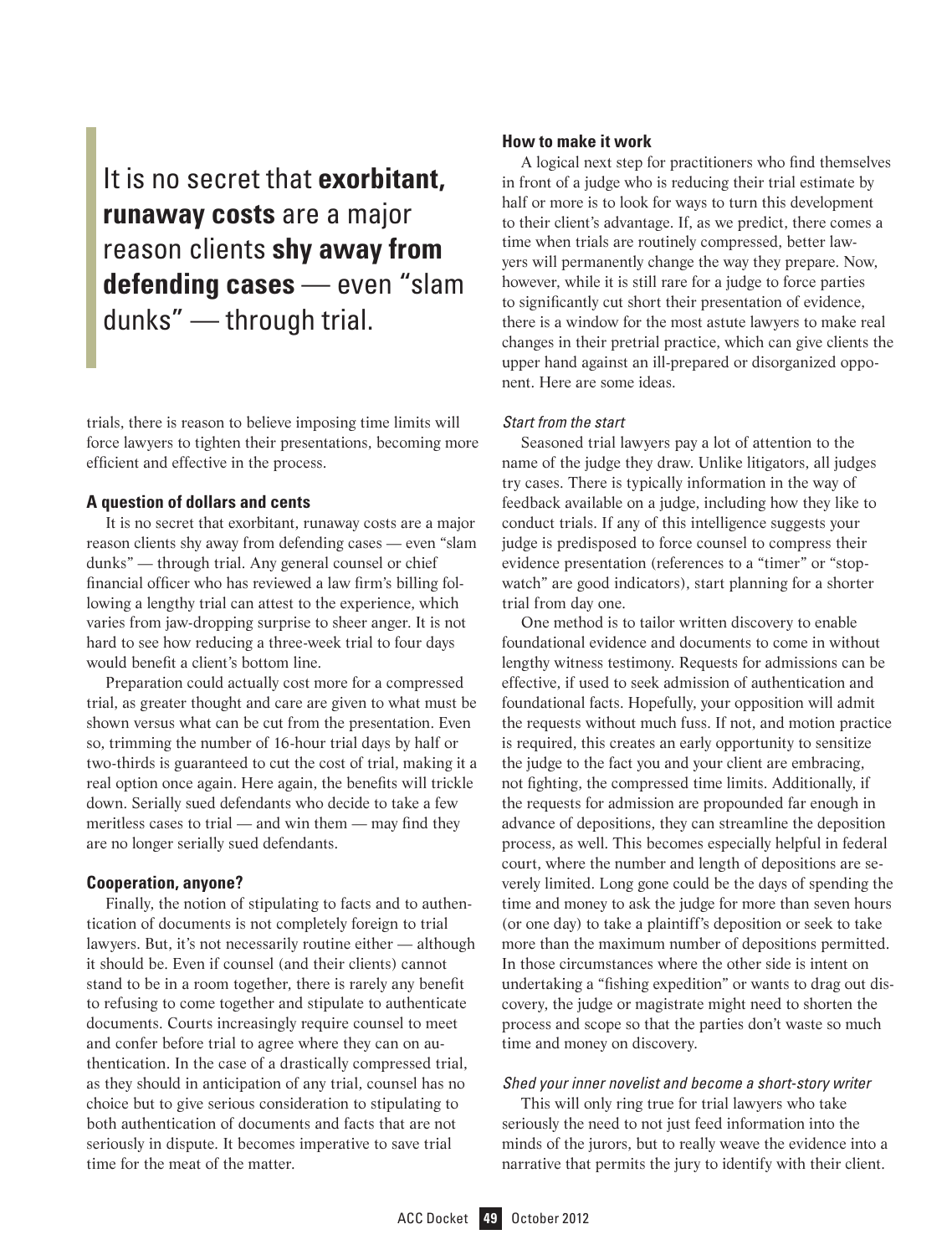Narratives are expressed in a variety of forms; novels and short stories are the ones with which most Americans are familiar. Most fiction writers who write both stories and novels say that the compression required of a short story makes it the more challenging medium. This is probably true of presenting information in a trial, and could explain why trials take longer than they should.

It takes both careful consideration and a measure of courage to dispense with evidence that doesn't directly advance a major theme of the story we are trying to tell. Careful thinking is required: We must picture ourselves going through the elements in a closing argument. What is the best possible evidence that establishes a given element? It takes guts, too, because no one wants to find themselves on the losing end of a verdict, questioning whether they made a serious mistake by eschewing a piece of evidence that might have changed the outcome.

But there is a lot to learn from the contrast between a short story and a novel. Stories dispense with unnecessary throat clearing and get right to the action. Does the jury really need to hear how the company was founded and grew from a garage to large conglomerate? Modern stories also tell facts in a non-linear way, out of sequence, which necessarily highlights certain events or points in time. Evidence is often introduced during a trial in a way that does not follow a logical or chronological sequence. This is more likely in a compressed trial, because the windows of opportunity for a witness — such as a busy expert — to testify are smaller. We slot them in where the timing fits, not where it makes logical sense. These circumstances put

# **Mistakes to Avoid When Trying the Compressed Case**

- Stick to the established time limits for direct and cross-examination. Don't be forced to "jam up" later witnesses because too much time was spent examining early witnesses.
- Don't assume the judge is "just kidding" about the time limits and that you'll get extra time at the end. You could be wrong. Let your opponent be the only one to make this mistake.
- Don't be late to court. Ever. A judge using a stopwatch will probably count every minute of delay occasioned by your tardiness against you.
- • Don't expect an appellate court will reverse an adverse jury verdict based on an argument that your client did not have sufficient time to present her case. Judges have substantial authority to control the timing of evidence presentation.

a premium on preparation and presentation of the closing argument. Closing is the time to tie together the evidence that came in at odd times or perhaps didn't make a lot of sense at the time. However, because the closing, like the rest of the trial, will be shorter, not a minute can be wasted with anything unnecessary.

# *Prepare witnesses like never before*

As mentioned, shorter jury trials should ultimately save clients money. One place not to cut costs, however, is in time spent preparing witnesses for their trial testimony. Most witnesses, including business owners and executives, fail to appreciate the importance of testimony preparation until they are on the stand for the first time. Then it becomes crystal clear.

In a compressed trial, there is simply no time for a client or friendly witness to go off the reservation. Scripted question and answer exchanges should be discouraged, as they sound mechanical and insincere. But each question and a hypothetical response should be practiced numerous times if at all possible.

Charts and demonstratives — anything with numbers — can be especially challenging in the compressed trial format. This is because many (lawyers included) struggle to process information containing numbers. Rehearsing testimony with any witness where there are numbers or complicated concepts should be a priority. Time and attention should also be spent on preparation of clear and concise demonstrative exhibits. A few clear demonstratives are less time-consuming and far more effective than several that make the same point from different perspectives. Yet the compressed trial format again allows your clients to save money on the blow-ups that you might have used if you had hours and hours before a jury; you have to limit your demonstrative exhibits to only those that impart substance absolutely necessary to the jury's determination in your client's favor.

# *Mock trial*

Consider every case that will be presented to a jury and submit it to a mock trial, even if it is done "on the cheap" or strains the budget. Would you present a play or shoot a movie scene without rehearsal? Just hearing you deliver a statement, question or argument out loud in front of an audience yields positive results. Add the benefit of getting feedback from mock-trial participants: What worked? What didn't? What information was superfluous and what should you not have left out? There is no question that presenting a mock trial of certain parts of a case should be considered a key component of successful trial preparation.

Where the time for evidence and argument are drastically limited, the need to do one, or even several, dry runs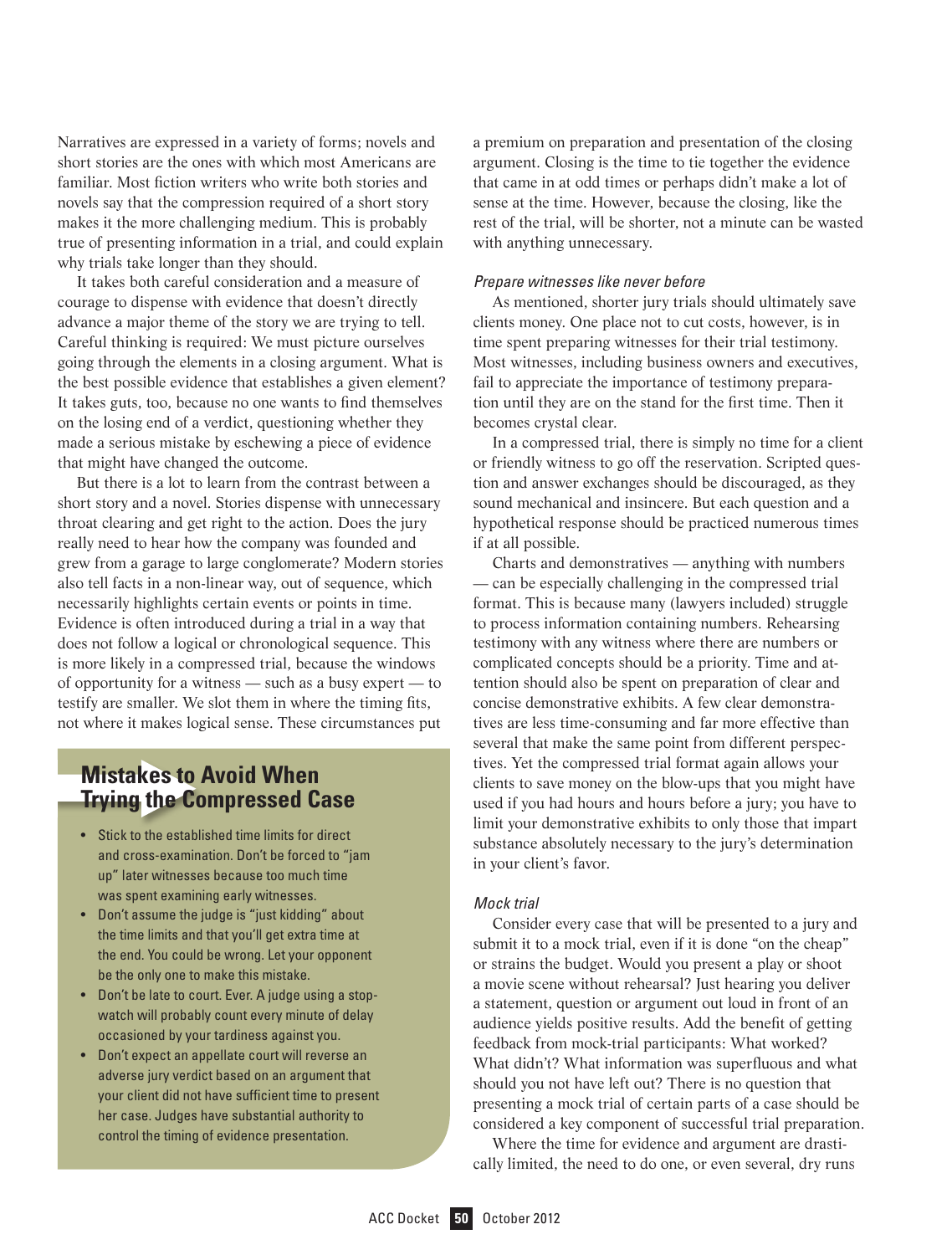# If you **initially estimate** a witness will take 30 minutes, **change your thinking** and tailor your questioning so he is **on and off the stand in eight minutes.**

of said argument is even greater. Back to the short-story analogy, try presenting the mock jury with the most abbreviated quantum of evidence possible. Get feedback, then add some evidence and see if it makes appreciable difference to their thinking. In this way, it becomes possible to gain an understanding of the net benefit (or detriment) of any particular item of evidence. Adding your opponent's evidence incrementally in this fashion is also helpful toward understanding what matters most about her case the "punching bag" effect.

One tactic we stumbled onto quite by accident,<sup>7</sup> but which we would recommend in a compressed jury trial, is the "punching bag" effect. Realizing halfway through trial that we had spent too much time cross-examining the plaintiff, we decided we had to line up several witnesses back-to-back, to offer brief snippets of testimony over the course of one afternoon. The effect was dramatic and kept the jury awake.

In a trial of normal length, there is typically an opportunity for the jury to get to know even a minor witness. The jury establishes a rapport with the witness (or not), and the jurors have an opportunity to digest the information presented. In a compressed trial, only a few witnesses can testify long enough for any real rapport to develop, yet information still needs to be conveyed. Recognizing and accepting early on that protracted direct examination of several witnesses will throw your side behind schedule is important.

Rather than lamenting this fact, however, turn it into an opportunity to punch and counter-punch. Develop only the most minimal necessary background (unless the witness possesses something with which jurors might particularly identify, such as military service). Then get to the point of the testimony. Avoid getting bogged down with foundational questions that do not advance the ball. If you initially estimate a witness will take 30 minutes, change your thinking and tailor your questioning so he is

on and off the stand in eight minutes. The next witness should be waiting immediately outside the courtroom, ready to go. If this is done with three to four witnesses in rapid succession, it should have impact with the jury, particularly as the internet, Twitter and text-messaging have trained our minds to expect and appreciate short, rapid bursts of information.8

# *Use motions to limit evidence*

Using in limine motions to limit evidence presented during trial is nothing new. However, such motions take on a new importance and value in a compressed trial. First, it is crucial to move in limine to exclude evidence that, although it may not be hugely damaging to your client's case, nonetheless requires testimony and evidence (i.e., time) to put into perspective. Time wasted responding to marginally relevant evidence offered by your opponent is time that cannot be spent presenting your client's more crucial evidence. It is time the jury cannot spend developing a rapport with your friendly witnesses. And it is time that is not available to ex-

# **ACC Extras on… The Four-day Trial**

# **Quick Reference**

• Witness Preparation Checklist (Oct. 2011). *www.acc.com/quickref/witness-chklst\_oct11*

# **Presentations**

- • Preparing and Protecting the Company and Its Witnesses at Deposition and Trial (Oct. 2010). *www.acc.com/cmpny-dpstn\_oct10*
- • Anatomy of a Trial: Influencing the Outcome from the Client's Chair (Oct. 2008). *www.acc.com/antmy-trial\_oct08*
- • Judicial Perspectives on Electronic Discovery (Oct. 2010). *www.acc.com/prspctv-ed\_oct10*

# **Form & Policy**

• Trial Strategy Memo (May 2011). *www.acc.com/forms/trial-strtgy\_may11*

# **Article**

• Deposition Preparation 101: The Nuanced Approach (Oct. 2011). *www.acc.com/dpstn-prep\_oct11*

ACC has more material on this subject on our website. Visit *www.acc.com*, where you can browse our resources by practice area or search by keyword.